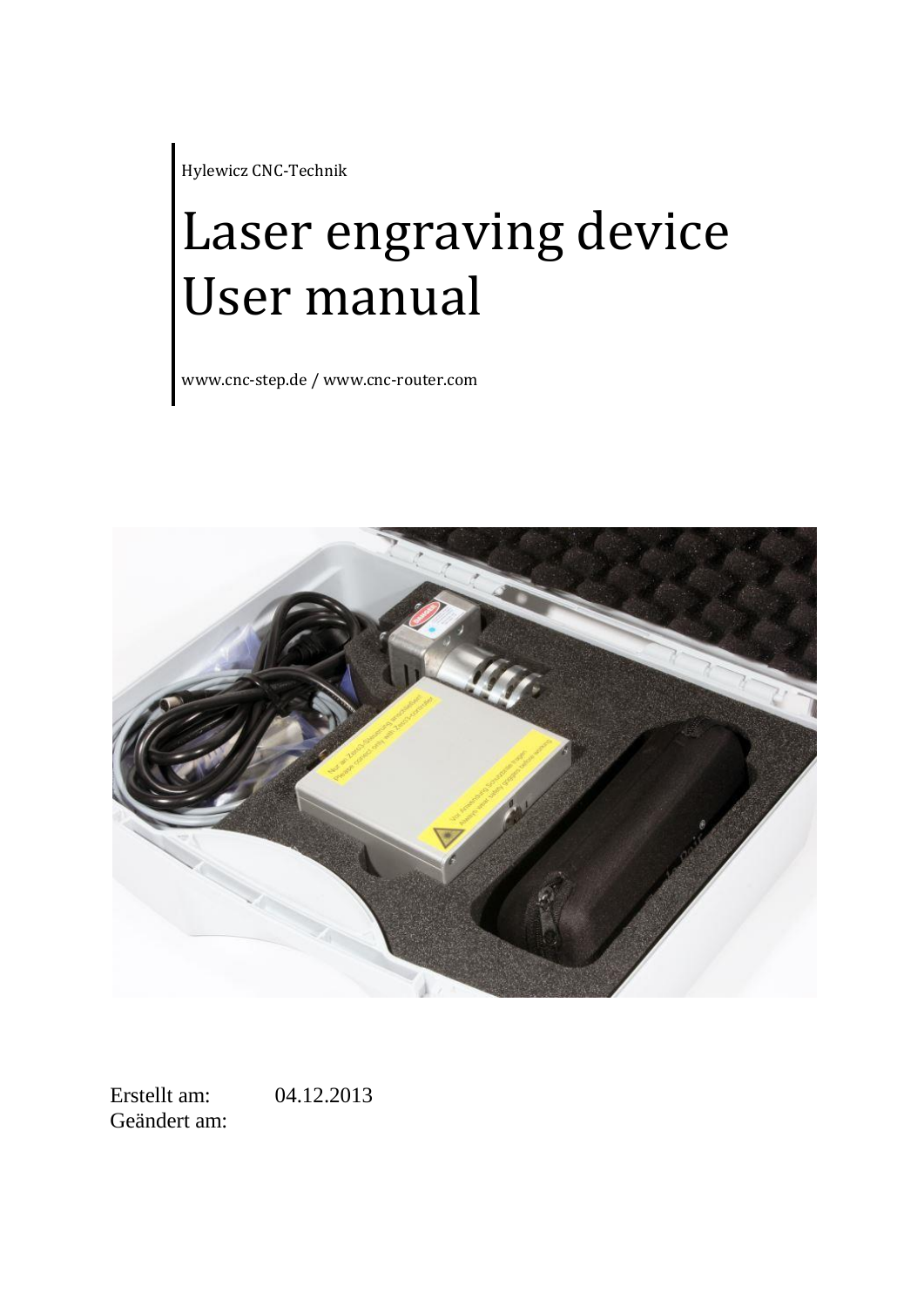## **Laser engraving device User manual**



#### **Short description**

The case contains the complete electronics to place the laser module in service, as well as the complete laser engraving device, including appropriate high-quality safety glasses, which are necessary to use our laser engraving device. A High-Z portal machine with computer and appropriate CAM/CNC-control-software (WinPCNC, ConstruCam-3D, etc.) is necessary to put the machine into service. This manual describes the installation, startup and service of our laser engraving device.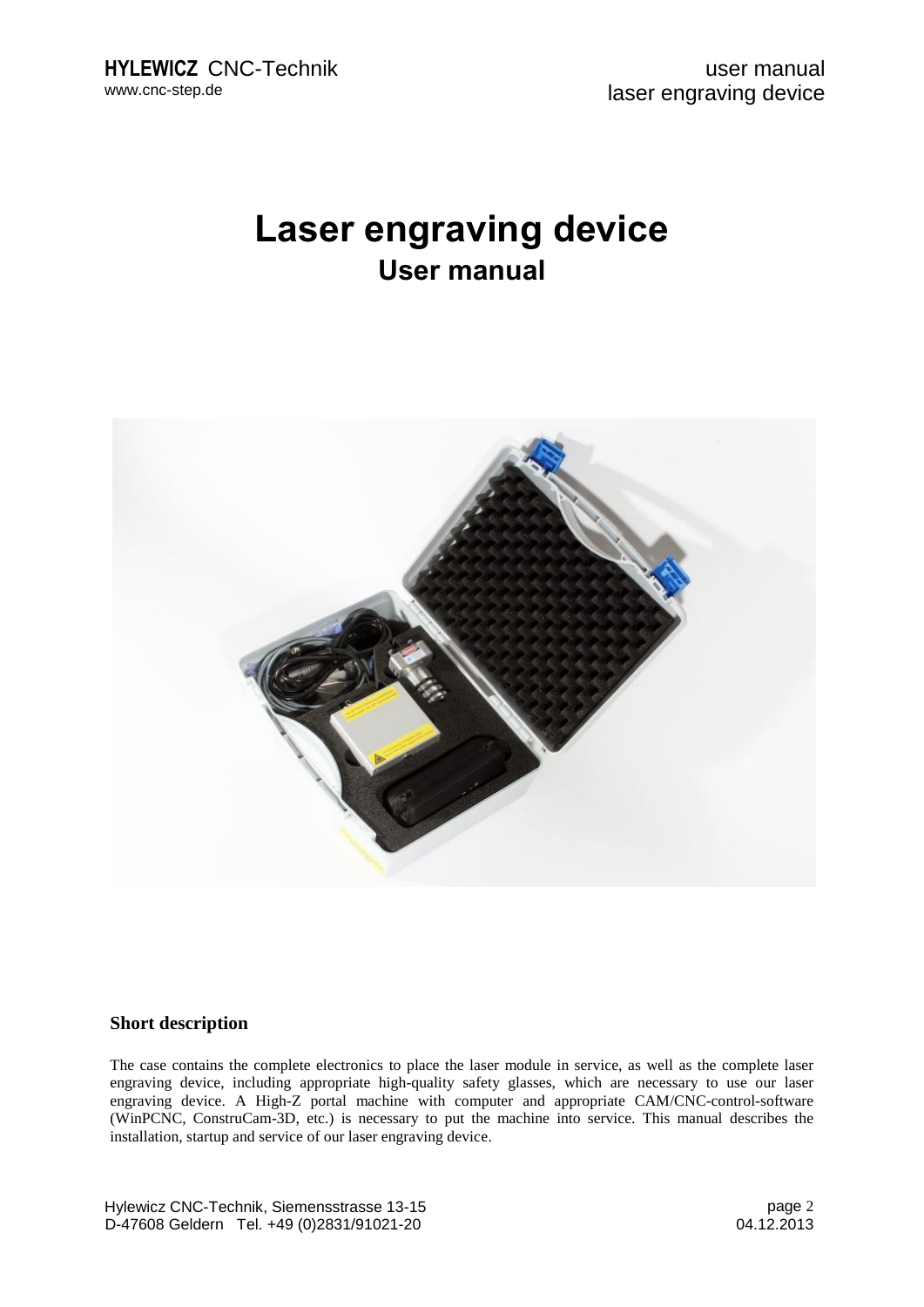## **Content**

| 1<br>1.1       |                                                                   |
|----------------|-------------------------------------------------------------------|
| $\mathbf{2}$   | FUNCTIONAL OVERVIEW FEHLER! TEXTMARKE NICHT DEFINIERT.            |
| 3              | SECURITY MEASURES FEHLER! TEXTMARKE NICHT DEFINIERT.              |
| 3.1            |                                                                   |
| 3.2            |                                                                   |
| 3.3            |                                                                   |
| 3.4            |                                                                   |
| 3.5            |                                                                   |
| 3.6            |                                                                   |
| 3.7            |                                                                   |
| 3.8            |                                                                   |
| 4              |                                                                   |
| 4.1            |                                                                   |
| 4.2            |                                                                   |
| 4.3            |                                                                   |
| 4.4            |                                                                   |
| 5              | <b>CLEANING AND MAINTENANCEFEHLER! TEXTMARKE NICHT DEFINIERT.</b> |
| 5.1            |                                                                   |
| 6              | TECHNICAL DATAFEHLER! TEXTMARKE NICHT DEFINIERT.                  |
| 6.1            |                                                                   |
| 6.2            |                                                                   |
| 6.3            |                                                                   |
| 6.4            |                                                                   |
| $\overline{7}$ |                                                                   |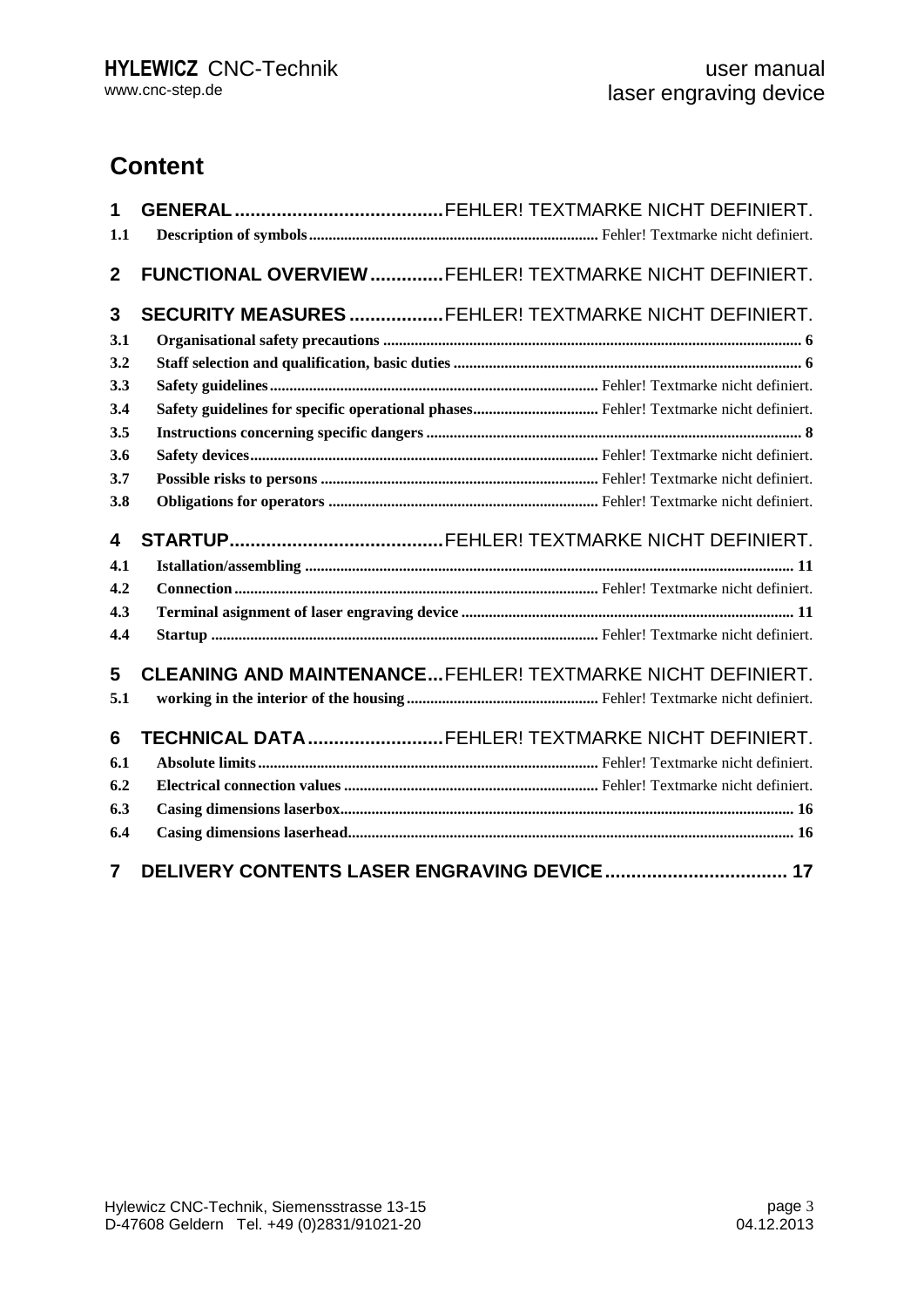## **1 General**

The engraving device was designed on the basis of the strict observance of standard regulations and guidelines and has been tested insensitively and carefully. However, we provide no guarantee of fault-free operation. The manufacturer ensures that the engraving device in connection with the most suitable mechanical components, used within the meaning of the description and user manual are suitable for their designated use. The possibility is excluded of any liability whatsoever being assumed for damages, claims or costs, indirect and direct

Consequential damage or other damage, from lost profit, operational disruptions and stoppages, loss of business information and so on. The engraving device is an application, which only works in conjunction with a portal unit and appropriate software. It is no self-contained machine or handheld device.

In view of the fact that, despite intensive endeavors, errors can never be completely avoided, we are thankful at all times for tips and suggestions for improvement.

#### **1.1 Description of symbols**



**HINT:** Special instructions relating to the effective use of the equipment



**ATTENTION!:** General and additional information or instructions and prohibitions for avoiding damage.



**Instructions or restrictions designed for the protection of personnel and safety of the device**



**Not to be used by persons with pacemakers** This sign stands for activities involving a high risk for persons with pacemakers.



**Warning of hazardous electrical voltage**  This sign stands for activities involving system components carrying live voltage.



**Warning of hot surface** This sign stands for activities where hot items need to be handled.



**Laser Radiation Warning - Avoid irradiation of eyes and skin by beam- or scattered radiation.** This sign stands for activities where special protection measures are required.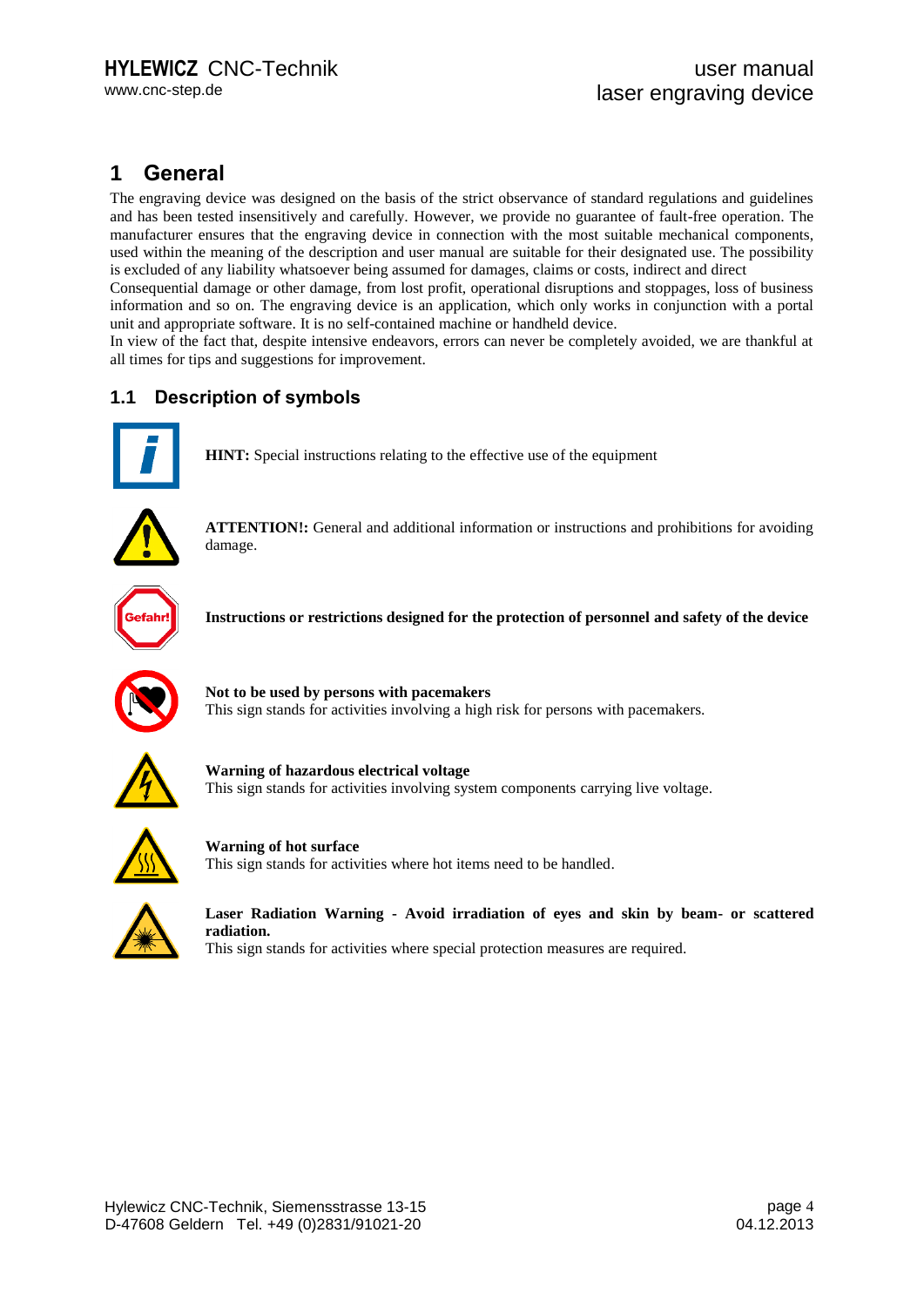## **2 Function overview**

The laser engraving device produces a laser beam. By pulse width modulation (PWM Signal output via CAMsoftware) the power of the Laser can be controlled.

For the usage of the laser engraving device a safeguarding by three functions exists in order to prevent unintentional activation of the laser.

- mains switch on the rear side (On/Off)
- front side key switch  $(0/1)$

.

E-stop-/toggle controlled connection to Zero3 ( )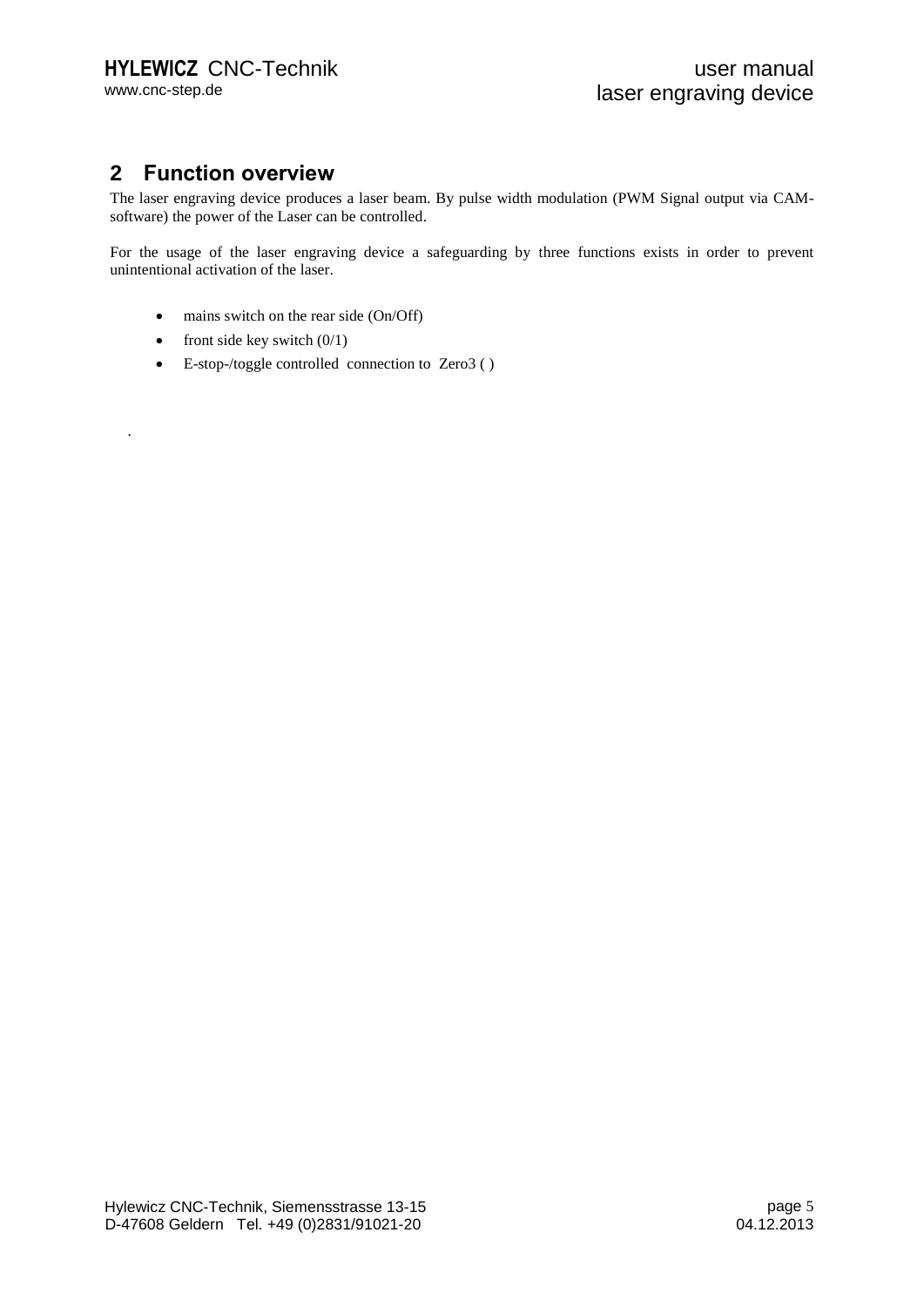## **3 SECURITY MEASURES**

#### **3.1 Organizational safety precautions**

- Always keep this user manual at hand when working on the machine. (in the tool compartment or container provided for this purpose)!
- Further to this installation manual, personnel shall also comply with general and specific statutory regulation on accident prevention and environmental protection! Please give adequate instructions to the operating staff.
- Please add instructions including the information on the responsibilities of supervision and obligations to report for the observance of operational specifics, e.g. concerning labor organizations, operational sequences and appointed personnel.
- In order to reduce risks to your staff, personal protective equipment must be used in so far as this is necessary or deemed to be so by regulations. In accordance with the corresponding rules and regulations, the user must make sure the operating personnel is provided with the required personal safety equipment and makes use of it!
- At regular intervals, please check that personnel are conscious of safety and the hazards involved in their work and are taking account of the Operating Instructions.
- The personnel should not have long hair, loose clothing or jewellery including rings. Injury may result for example from hair being caught up in the machinery or from rings catching on moving parts.
- Personnel entrusted with work on the machine must observe all safety notes and hazard warnings!
- Ensure that all safety and danger hints on the machine are clearly readable!
- Maintain a clean and orderly work area
- In case of safety-relevant changes, the machine/ plant or its operation must be stopped immediately and report the malfunction to the concerned site/person!
- Do not change or modify the machine in any way that might affect safety, unless such change or modification has been approved expressly by the manufacturer
- Spare parts and accessories must satisfy the requirements specified by the manufacturer. This is always guaranteed with **original** spare parts.
- Prescribed intervals for regular maintenance work or such intervals specified in the Operating Instructions must be observed!
- Workshop equipment appropriate to the task in hand is absolutely necessary for the execution of maintenance work.



**Hint:** Please note the manufacture's documentation of our supplying company!



**Hint:** Please also note the additional safety instructions for the device in the following sections.

#### **3.2 Selection and qualification of personnel, basic duties**

- Assign a machine operator with regard to traffic laws and establish a procedure for him to inform a third person of unfavorable safety conditions!
- Employ only trained and instructed staff and set out clearly the individual responsibilities of the personnel for operation, set-up, maintenance and repair!
- Work on / with the machine / unit may only be carried out by reliable personnel. (Statutory minimum age limits must be observed)!
- Please secure that only personnel, who are accordingly assigned for work on the Unit, are deployed (trained laser protection officer)!

Hylewicz CNC-Technik, Siemensstrasse 13-15 D-47608 Geldern Tel. +49 (0)2831/91021-20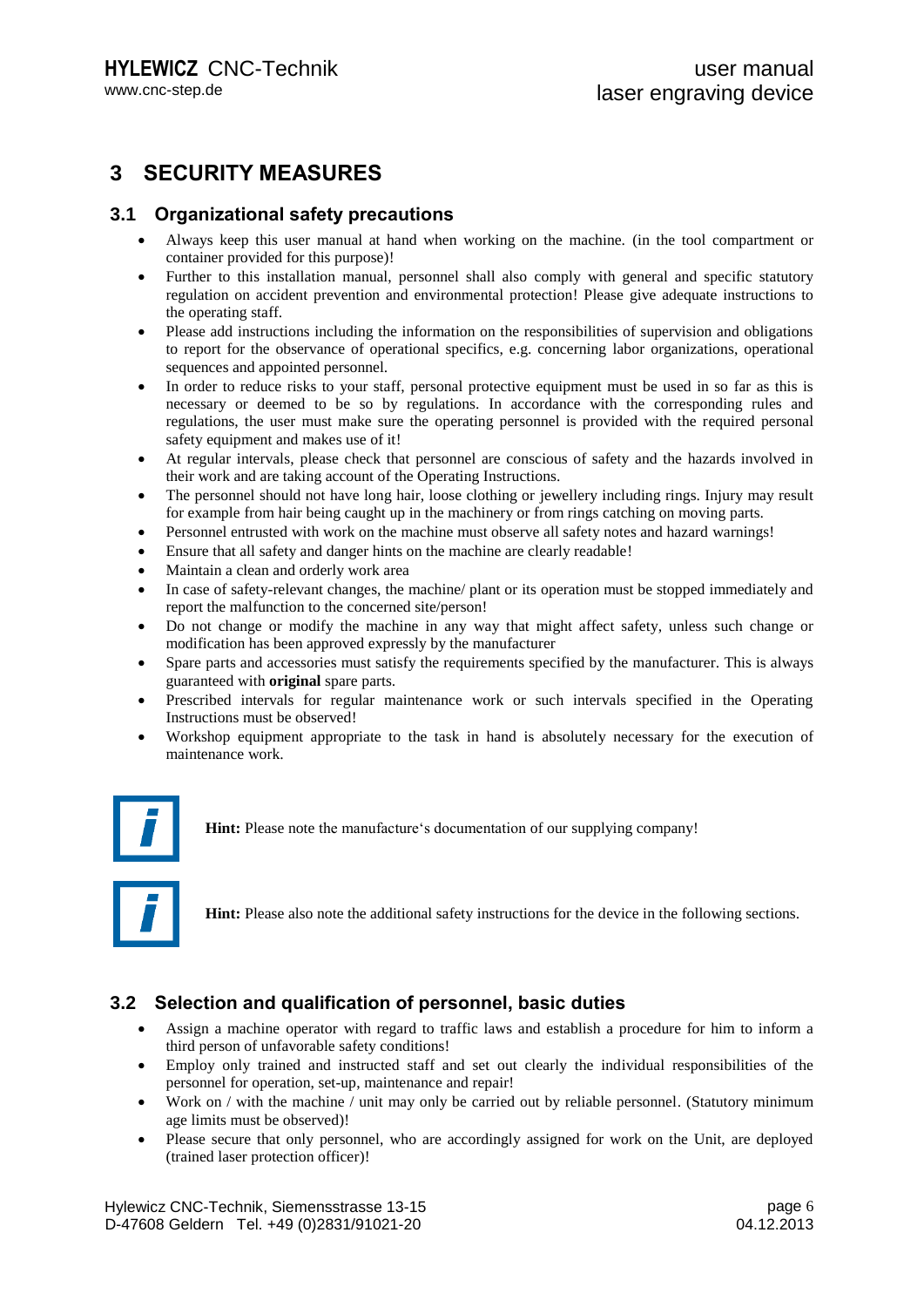www.cnc-step.de

- Personnel to be trained, taught, instructed or those placed in an apprenticeship may only work on the system whilst under the constant supervision of an experienced person!
- Any work on the system may only be carried out by qualified and authorized personnel...

#### **3.3 Safety guidelines**

All unauthorized modifications to the unit or the usage of any spare parts or replacement parts not approved by Hylewicz CNC-Technik can lead to the warranty being rendered null and void.

The application is equipped with a forced-air ventilation system. The heat-generating components can reach temperatures over 70°C when using in normal operating condition. Allow adequate ventilation. Ventilation openings must not be sealed, covered or dirty. In order to ensure the safety of the components, please use supplied cable for our laserhead. (5 pol. laser access line).

#### **3.4 Safety references on distinct operational phases**

#### **In normal operation**

- Before operating the machine, ensure that only authorized personnel are present within the working range of the engine!
- Any working methods that might endanger safety are to be avoided!
- Take precautions to ensure that the unit is only used when in safe and reliable state!
- Operate machine only when all protective devices and safety-conditioned devices, say, detachable protective devices, emergency-off- devices, exhaust, are available and are functional
- The operator is obliged to check the machine for visible damage and faults at least once per shift. You must immediately report any changes (including changes in the working characteristics) to the organization or person responsible! Instantly stop the device!
- If changes to the normal operations are discovered the machine should be taken out of operation. Have the faults rectified immediately!
- Observe instructions for switching on and off the plant, running up of plant, control displays in accordance with the operating instructions.



**Hint:** Please also note the additional safety instructions in the following sections!

#### **Setup, maintenance, repair, disposal**

- Specified implementation also includes adhering to the operating and maintenance conditions stipulated by the manufacturer! These activities must be carried out by qualified personnel only.
- Inform operating personnel about the special- and maintenance work before the beginning of work! Name a supervisor!
- Please note that the switch-on and switch-off processes must be ensured according to the operating and maintenance manual and instructions for maintenance work!
- Secure a wide area around the maintenance area as far as is necessary!
- If the machine / unit is completely switched off for maintenance and repair work, ensure that it is protected from unexpected startup, for example by securing the main switch or displaying a warning sign on the main switch.
- When carrying out installation work above your head, use appropriate and safe climbing aids and working platforms. Wear a safety harness when carrying out maintenance work at greater heights!
- All handles, steps, railings, landings, platforms, ladders have to be kept free of dirt!
- Check the tightness of all threaded connections and take up slack if necessary after maintenance.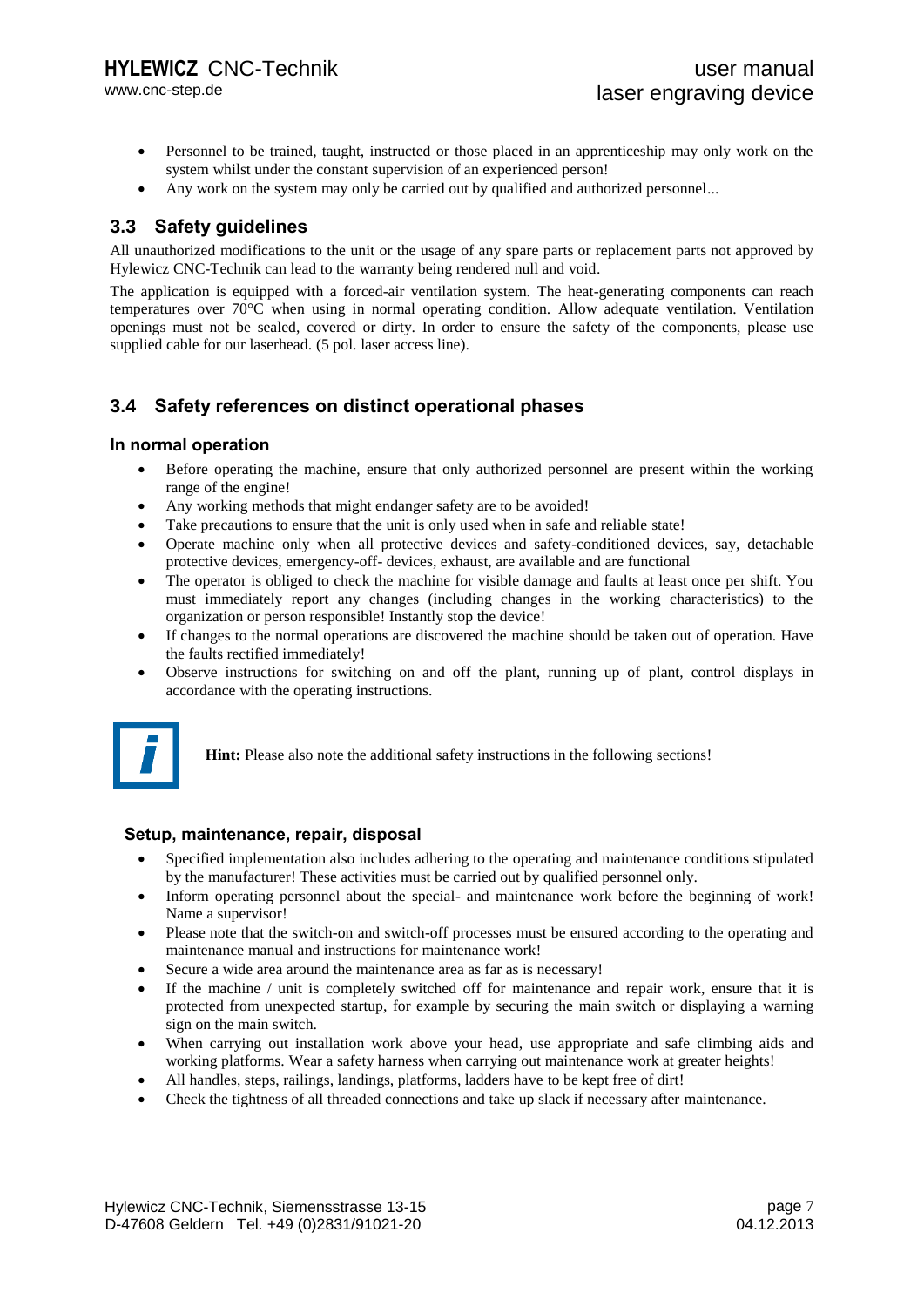www.cnc-step.de

- If it is necessary to disassemble safety features during maintenance or repair work, these features must be reassembled and tested immediately following the completion of such work.
- Provide a safe and environment-friendly disposal of consumables, ancillary materials and replaced parts!



**Hint:** Please also note the additional safety instructions in the following sections!



**WICHTIG:** Operating without suction can lead to deposits in the form of dust and vapor. These deposits lead to damage on the portal machine!

## **SPECIAL DANGERS**

#### **Laser beams**



 Work on laser equipment or operating materials may only be carried out by a skilled worker, in accordance with the guidelines for accident prevention regulation GUV-V B2 as well as GUV-I 832 for laser systems with appropriate safety equipment (laser safety curtains, safety glasses, and housings with laser protection glass).

#### **Electrical energy**

 Work on electrical equipment or operating material may only be carried out by a qualified electrician according to electrical principles or by specially instructed personnel under the control and supervision of such an electrician and in accordance with the applicable electrical engineering rules.



 To guarantee health and safety, people with pacemakers are not allowed to enter the switch cabinet area!



- Machines and unit parts which must undergo inspection, maintenance and repair work must be disconnected from the mains supply, if specified. Before starting any work, you must check the de-energized parts for the presence of power and earth or short-circuit them in addition to insulating adjacent live parts and elements.
- Use only original fuses with the specified current rating. Immediately switch off the installation if disturbances in the supply of electric energy occur!
- Inspect/check electrical equipment of machine regularly. A damaged mains cable should be replace immediately!



 If repairs must be performed on live parts a second person must be present who can in an emergency stop any dangerous movements with the emergency stop switch or activate the main isolator disconnect switch to cut the voltage secure the working area with a red-and-white safety chain and a warning plate. Use insulated tools only!



**Hint:** Please also note the additional safety instructions in the following sections!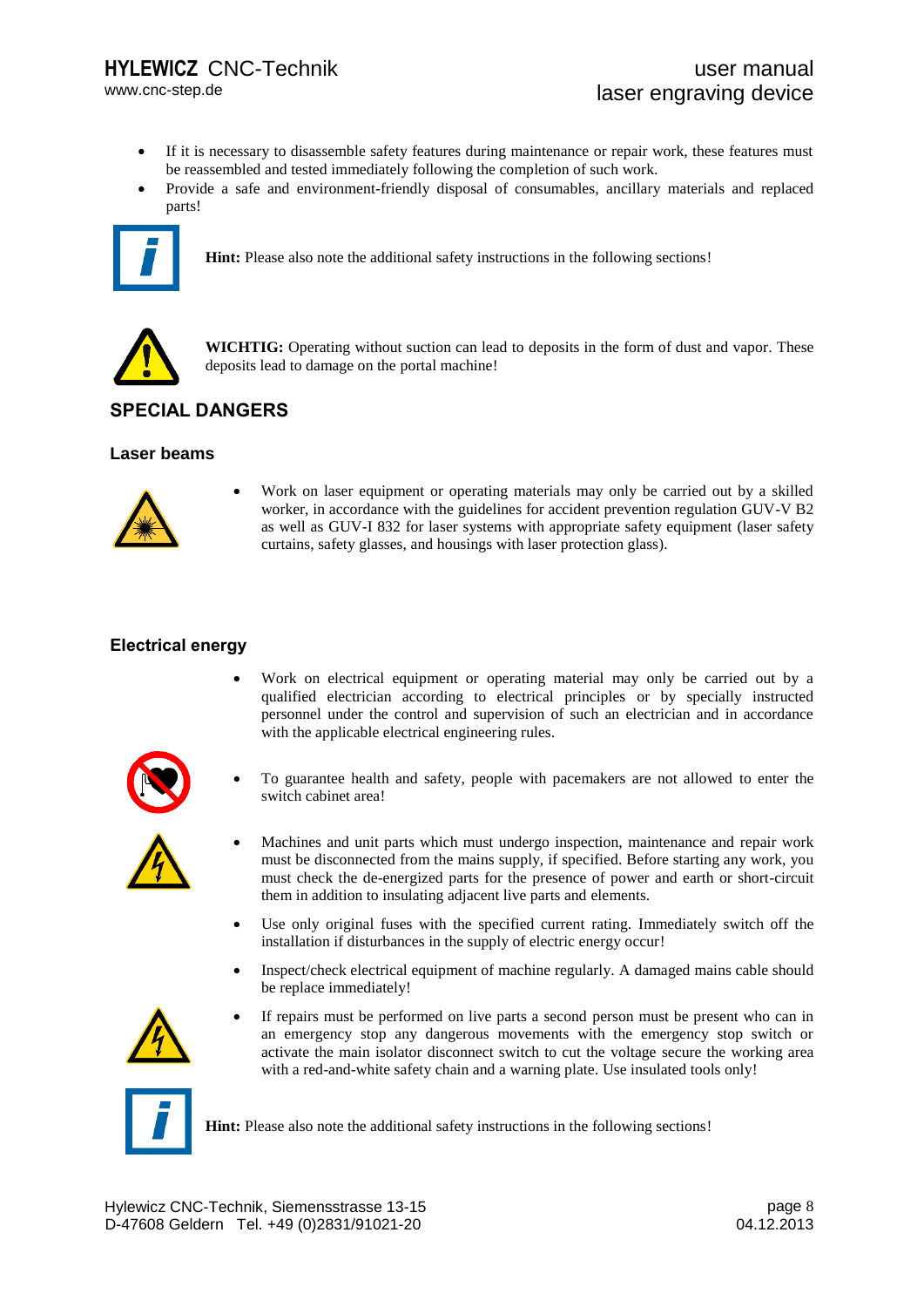#### **Gas, dust, sparking**

 Carry out welding and grinding work on the machine only if this has been expressly authorized, as there may be a risk of explosion and fire. Before welding, flame-cutting and grinding, clean machine and its surroundings, free from dust and combustible material and ensure sufficient ventilation (Risk of explosion)! Observe all national regulations if work is to be carried out narrow rooms!

#### **Hydraulics, Pneumatics, Steam**

Thermal influences (laser beam) can evolve toxic and irritant vapours.



- 
- Work on hydraulic equipment must be undertaken only by persons with special knowledge and experience in hydraulics! Check all pressure lines, hoses and screw connections regularly for leaks and visible
- damage. Eliminate any faults immediately! Spurting hydraulic fluid may cause injury and fire.
- Parts of the system and pressure lines which are to be opened (hydraulic, pneumatic, and delivery lines) must be depressurized according to assembly descriptions before repair work is started.
- Hydraulic- and pneumatic lines are to be laid out and mounted in an expert way. Do not confuse the connections! Fittings, length and quality of the piping must correspond to requirements.

#### **Oils, grease and other chemical substances**



- Thermal influences (laser beam) can evolve toxic and irritant vapors.
- When handling oil, grease and other chemical substances, observe the product-related safety regulations! Take care when handling hot functional fluids and consumables (risk of burning or
- scalding).

#### **3.5 Safety devices**

Power cord plug, key switch and in connection with Zero3 emergency stop monitors correct startup.

#### **3.6 Potential dangers for persons**

#### **Remaining hazardous areas**

- All safety components regarding the machine are based on years of experience and according to the relevant standards. Nevertheless, dangers handling the equipment cannot be completely excluded.
- The operating and service personnel should know remaining, possible dangers und and pay them close attention, in order to reduce risks to personnel, disadvantages regarding the machine and other property.
- Safety-devices are only fully effective if properly used. You must be particularly careful when using program types with reduced safety facilities (Setup, maintenance and repair).

#### **3.7 Operator obligations**

- The plant safety can only then be successful, if all necessary measures are applied. The user of the device shall be obliged to plan these measures and to make sure that they are taken.
- The operator is obliged to maintain the safety obligations and periphery of the device as in the moment of entrance into service.
- Ensure through appropriate in-house regulations and controls that the workplace always is clean and clear. Furthermore the operator must ensure that users know application-specific regulations and protective measures and train their staff to have a security-conscious behavior.

Hylewicz CNC-Technik, Siemensstrasse 13-15 D-47608 Geldern Tel. +49 (0)2831/91021-20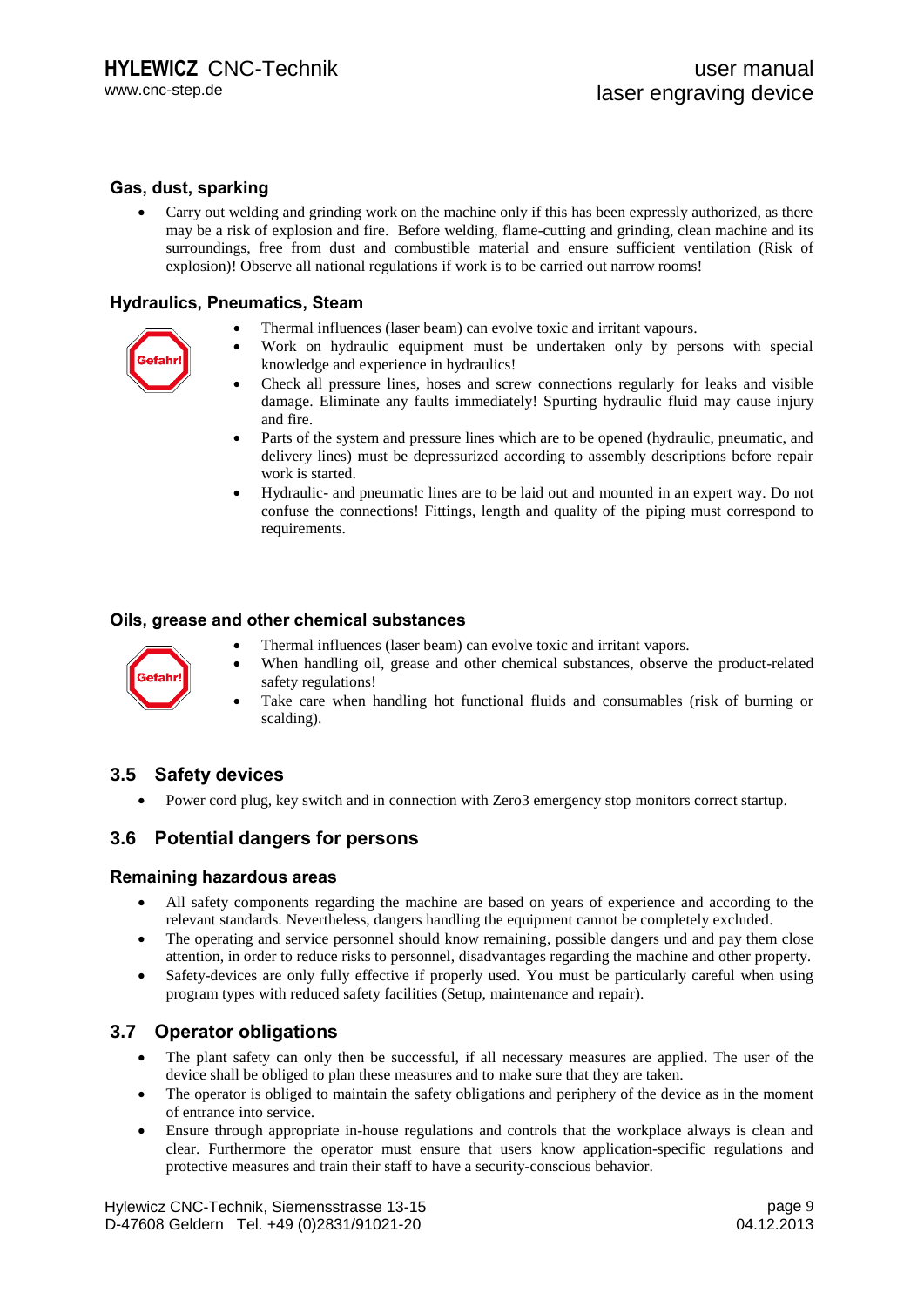www.cnc-step.de

 The granting of occupational safety for the user and operating staff is listed in the accident prevention rules strictly according to GUV-V B2 such as GUV-I 832.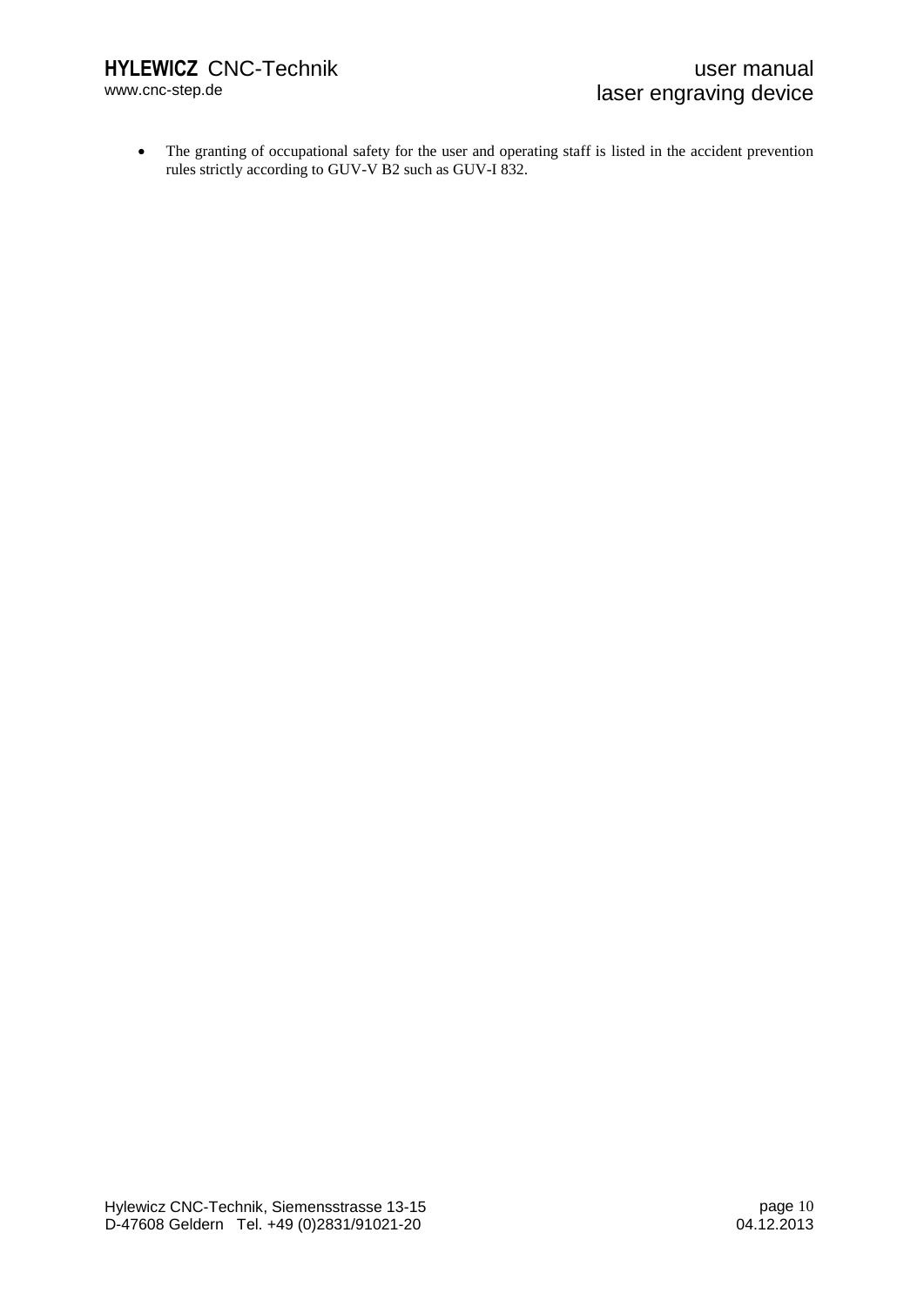## **4 Startup**

#### **4.1 Installation/assemblage**

The laserbox should be located such that the key holder on the front side is freely accessible at all time. Make sure that the ventilation slots are not covered to ensure sufficient ventilation. Furthermore the laserhead is rigidly to be fixed into designated 43mm EURO-mounting device (interface socket facing to the Z axis). The laser connecting hub connecting laserbox and laserhead has to be laid collision-free! Mechanical stresses on the connecting hub are to be avoided.

By means of appropriate measures (casing, protective barriers, suction...) must be assured, that laserbox and laserhead are free of chips, dust and liquids (oil, cooling water). Metal chips and cooling water can lead to short circuits. Dust can affect the ventilation and cause overheats. Both can lead to irreparable damages and fire hazards.



#### **4.2 Power supply**

The laserbox includes a universal power supply and can connect to line voltage in the range of 115 up to 240V alternating voltage, if there were no changes made to the mains voltage. The electricity supply of the laserbox is achieved by the back-side power supply socket Rel.1 by control Zero 3.

#### **4.3 Assignment of connections**



- By using non-compatible connections, parts of the control system can get damaged or destroyed.
- Furthermore the efficiency of the system can hereby be reduced and safety functions, the protection of life and limb, can be disabled.



Plug should only be disconnected or connected with switched off control system!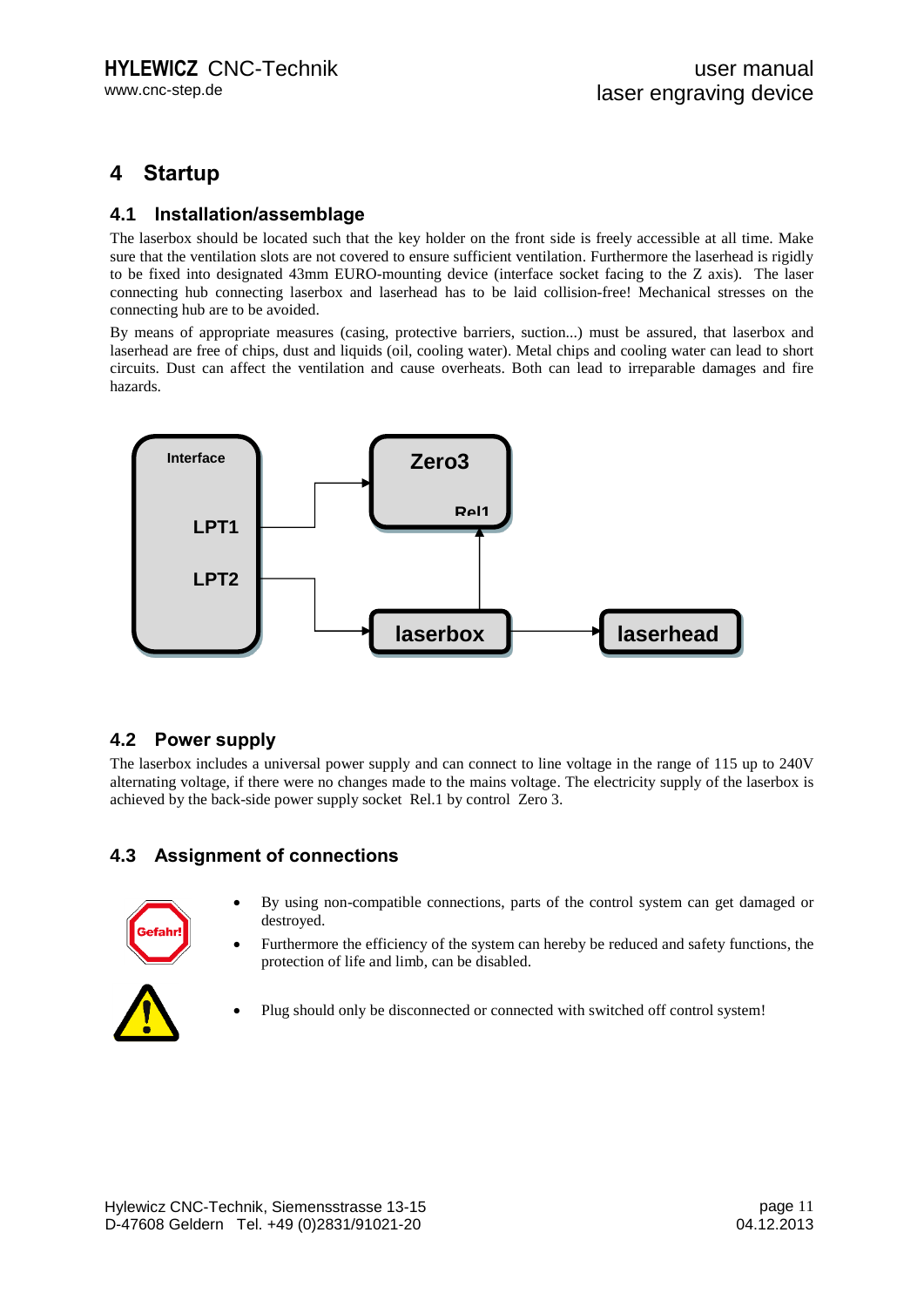

#### **Mini XLR laserbox interface socket**

| Pin No. | <b>Signal</b>        |
|---------|----------------------|
|         | PWM                  |
|         | <b>PWM GND</b>       |
|         | $+12$ VDC            |
| 4       | Masse 12 VDC         |
| 5       | N.C. (not connected) |





#### **Laserbox LPT pin contact strip 25 pol. Sub-D**

|                | <b>Pin No. Description</b> |    | Pin No. Description |
|----------------|----------------------------|----|---------------------|
| 1              | N.C.                       | 14 | N.C.                |
| 2              | N.C.                       | 15 | N.C.                |
| 3              | N.C.                       | 16 | N.C.                |
| $\overline{4}$ | N.C.                       | 17 | <b>PWM</b> Signal   |
| 5              | N.C.                       | 18 |                     |
| 6              | N.C.                       | 19 |                     |
| $\tau$         | N.C.                       | 20 |                     |
| 8              | N.C.                       | 21 |                     |
| 9              | N.C.                       | 22 | PWM Signalground    |
| 10             | N.C.                       | 23 |                     |
| 11             | N.C.                       | 24 |                     |
| 12             | N.C.                       | 25 |                     |
| 13             | N.C.                       |    |                     |

The connection of the computer is made by using a 25-pole SUBD-plug (LPT= parallel port) on the back-side of the laserbox. The laserbox connector is male this means, for connecting with the computer you will need a 1:1 extension-cable with male/female plug.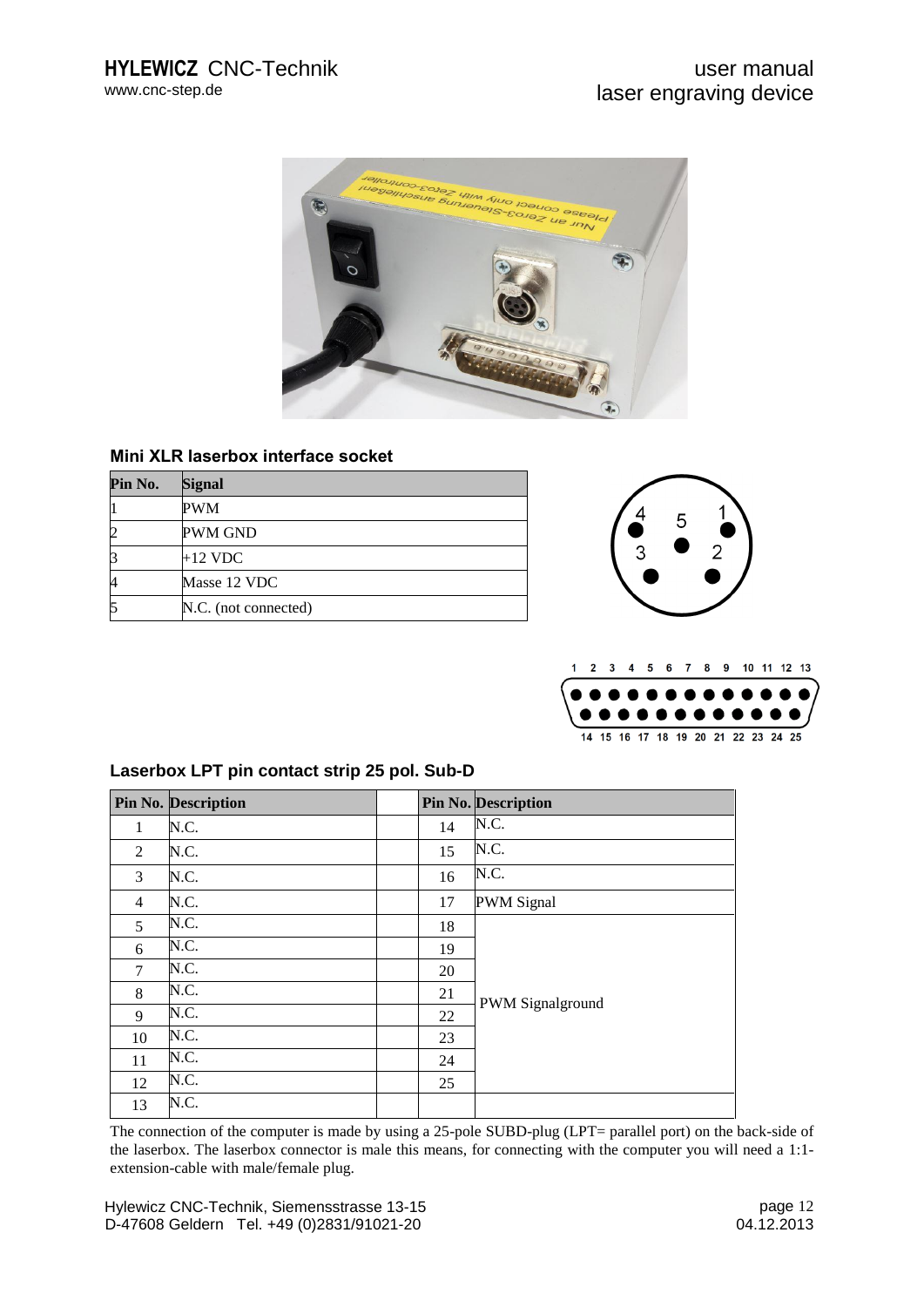

#### **Mini XLR Laser head interfacial socket**

| <b>Signal</b>                               |
|---------------------------------------------|
| PWM                                         |
| - LED                                       |
| +12 VDC Input/+12 VDC ventilator            |
| Masse 12 VDC Input/ Masse 12 VDC ventilator |
| N.C. (not connected)                        |



The laser head is connected to the laserbox by using the provided laser power supply cord and is secured against unintentional release with a union nut. Regarding the laserbox, protection against dismantling is provided by a catch which only can be loosened by using the push-spring.

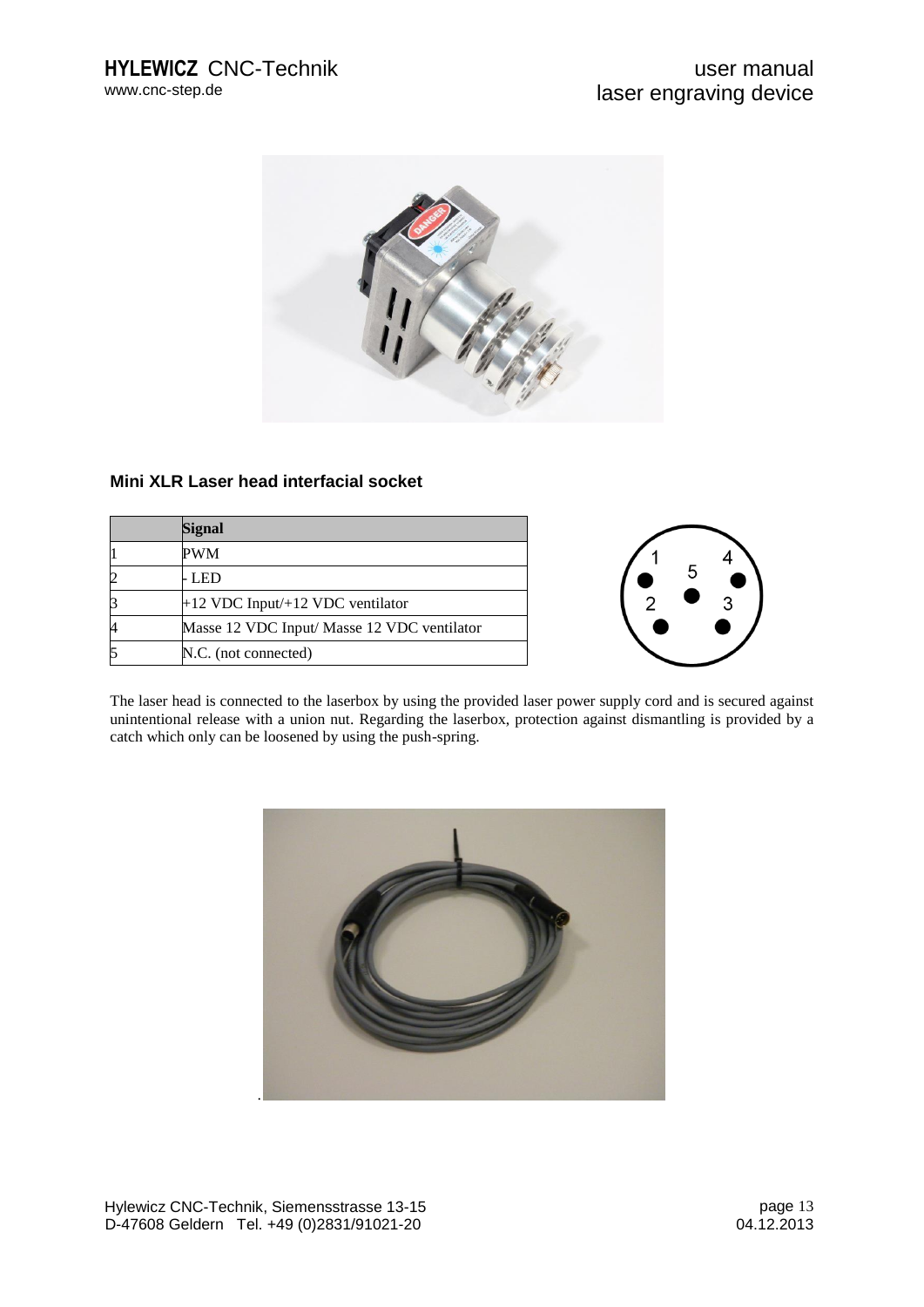www.cnc-step.de

#### **4.4 Startup**

Before finally put into operation, again please check if all plugs are properly connected and if all locking screws are tightened. Also check the key holder, as well as the laser box power supply plug and make sure the power switch is switched to "OFF" and the key holder to position  $\mu$ <sup>"</sup> (key is vertical in the lock). After that you can turn on your computer and install and start appropriate software.



 **Laser Radiation Warning - avoid irradiation of eyes and skin by direct and scattered radiation.** Use provided safety glasses to protect your eyes from scattered radiation caused by the laser.



- **Beware! Laser safety glassed don't protect from the direct effect of laser beams!**
- Setup the machine parameters using the software-supplement sheet.
- Before first commissioning, make sure that, there are no objects in the working area that are exposed directly to laser beams. Close the covers and make sure that nobody has entered the danger zone.



- Now switch the power switch to  $[On "and the key holder to 1 in order to deactivated the$ security Loc.
- In case something does not work as expected, the machine must be stopped immediately and the connections and software-settings should to be checked.

The machine is now ready for operation!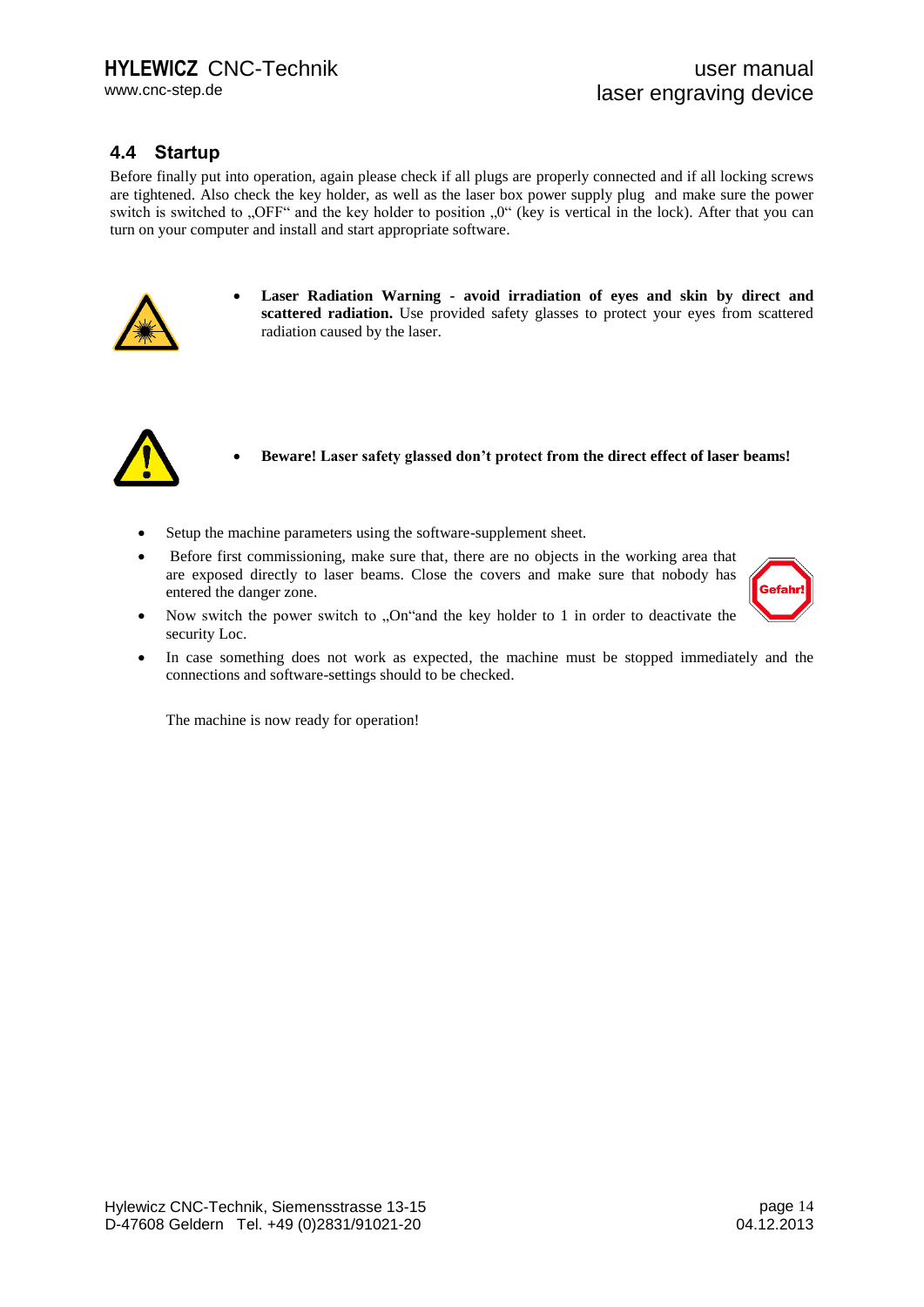## **5 Cleaning and maintenance**

In most cases all components work maintenance-free. For correct functioning and safe operation it is necessary to regularly check the cables for proper condition and the unobstructed air supply regarding the ventilation slots on the housing.

#### **Procedure**



- Turn the key switch of the laserbox to position "0" and the power supply to "Off".
- Turn the controller off by turning the main power switch off and unplugging the power cord.
- Wait ca. 2 minutes in order to, allow excess energy stored in the capacitors to discharge.
- Also check the power supply cords external damage. Damaged or brittle lines have to be exchanged immediately.



- Check the ventilation slots of laserbox as well as the laser head. They have to be free of chips and dust. Hoover the ventilation slots if necessary. Regarding the laser head, please user dry, oil-free compressed air in order to get rid of stubborn deposits.
- Using compressed air could lead to dismantling small and cause damages. Please use a brush when getting rid of stubborn dirt.
- If necessary clean the housing outside with a slightly damped cloth. The use of the very aggressive detergents should be abdicated. If any liquid enters the equipment housing, please DO NOT start and operate the machine, rather get a specialist to check it.
- If cleaning with compressed air, please only use dry and oil-free air.

#### **5.1 Works on the inside housing**

In most cases you won't need any maintenance on the inside housing. Only the manufacturer or authorized workshops are allowed to carry out repairs.

**Opening the casing is therefore prohibited**.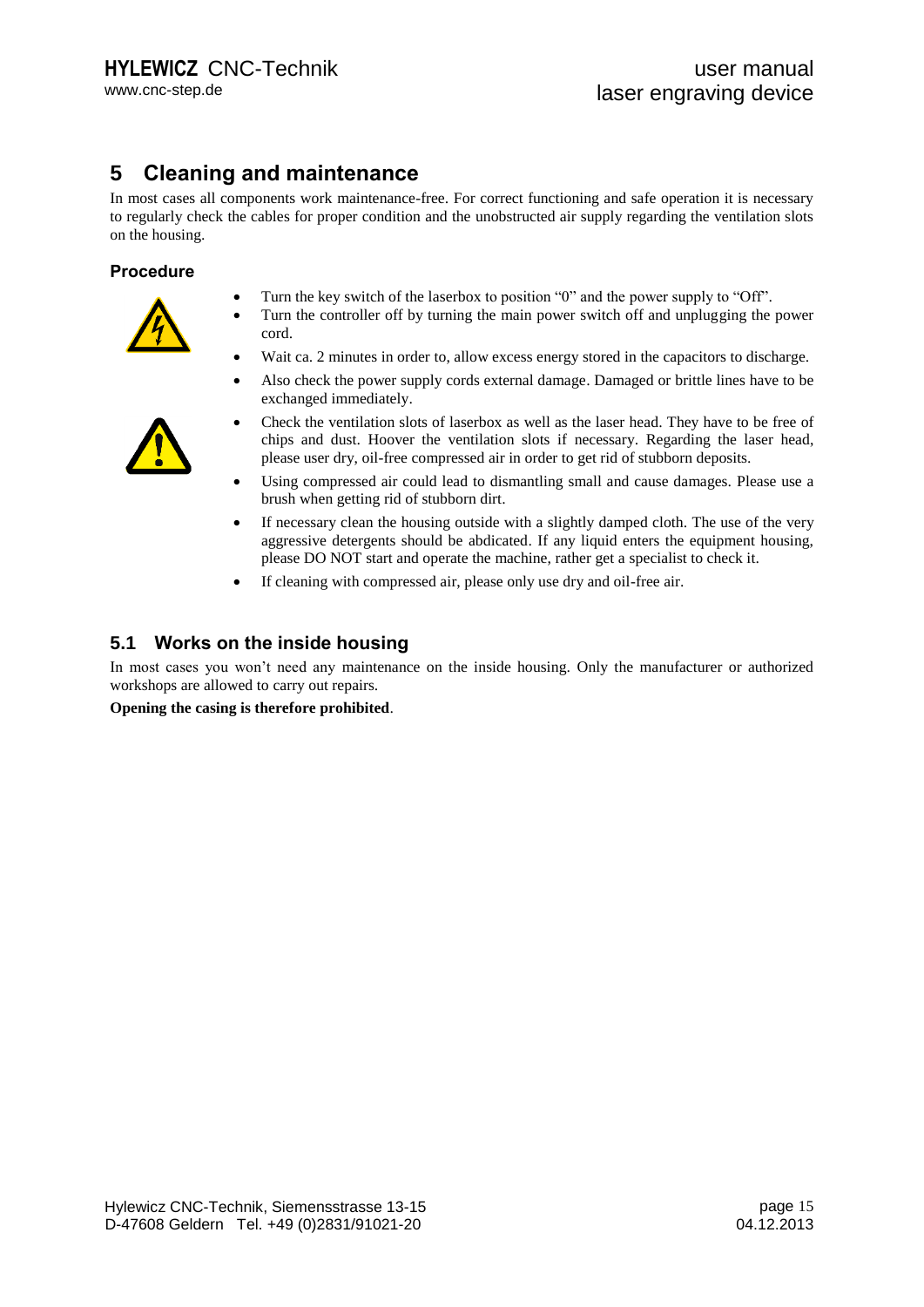## **6 Technical data**

#### **6.1 Limit values**

Following parameters mustn't be exceeded in order to prevent damages on the:

| <b>Parameter</b>     |       | max.   | Unit    |
|----------------------|-------|--------|---------|
| Mains voltage        |       | 264    | Vac     |
| Power consumption    |       | 0.7    | Aac     |
| Voltage on LPT Pin17 | -5    | $+5.5$ |         |
| Storage temperature  | $-40$ | $+85$  | $\circ$ |

#### **6.2 Electrical connection values**

| <b>Parameter</b>                                                | min.     | max.   | Unit            |
|-----------------------------------------------------------------|----------|--------|-----------------|
| Mains voltage $+10\%$ -15%                                      | 115      | 240    | Vac             |
| mains frequency                                                 | 47       | 63     | Hz              |
| Power consumption (with power supply, without<br>ext. consumer) | 0.7      | 0,4    | Aac             |
| Ambient temperature during operations                           | 0        | $+40$  | $\rm ^{\circ}C$ |
| Level logical 0 for LPT signal inputs and outputs               | $-0.5$   | $+0.8$ | V               |
| Level logical 1 for LPT signal inputs                           | $+2.5$   | $+5$   | V               |
| Output voltage. XLR Pin3-Pin4                                   | 0        | 12     | V               |
| Output current XLR Pin3-Pin4                                    | $\Omega$ | 2,1    | A               |
| Level logical 0 for XLR Pin2                                    | $-0.5$   | $+0.8$ | V               |
| Level logical 1 for XLR Pin1                                    | $+2,5$   | $+5$   | v               |

#### **6.3 Casing dimensions laserbox**

| <i>parameters</i>                                   | typ. | Unit |
|-----------------------------------------------------|------|------|
| length(without plug connector und control elements) | 95   | mm   |
| width                                               | 105  | mm   |
| height                                              | 66   | mm   |
| weight (without cable)                              | 0.72 | kg   |

### **6.4 Casing dimensions laserhead**

| <b>parameters</b>                                    | typ. | Unit |
|------------------------------------------------------|------|------|
| length (without plug connector und control elements) | 80   | mm   |
| width                                                | 55   | mm   |
| height ca.                                           | 100  | mm   |
| weight (without cable)                               | 0.26 | kg   |